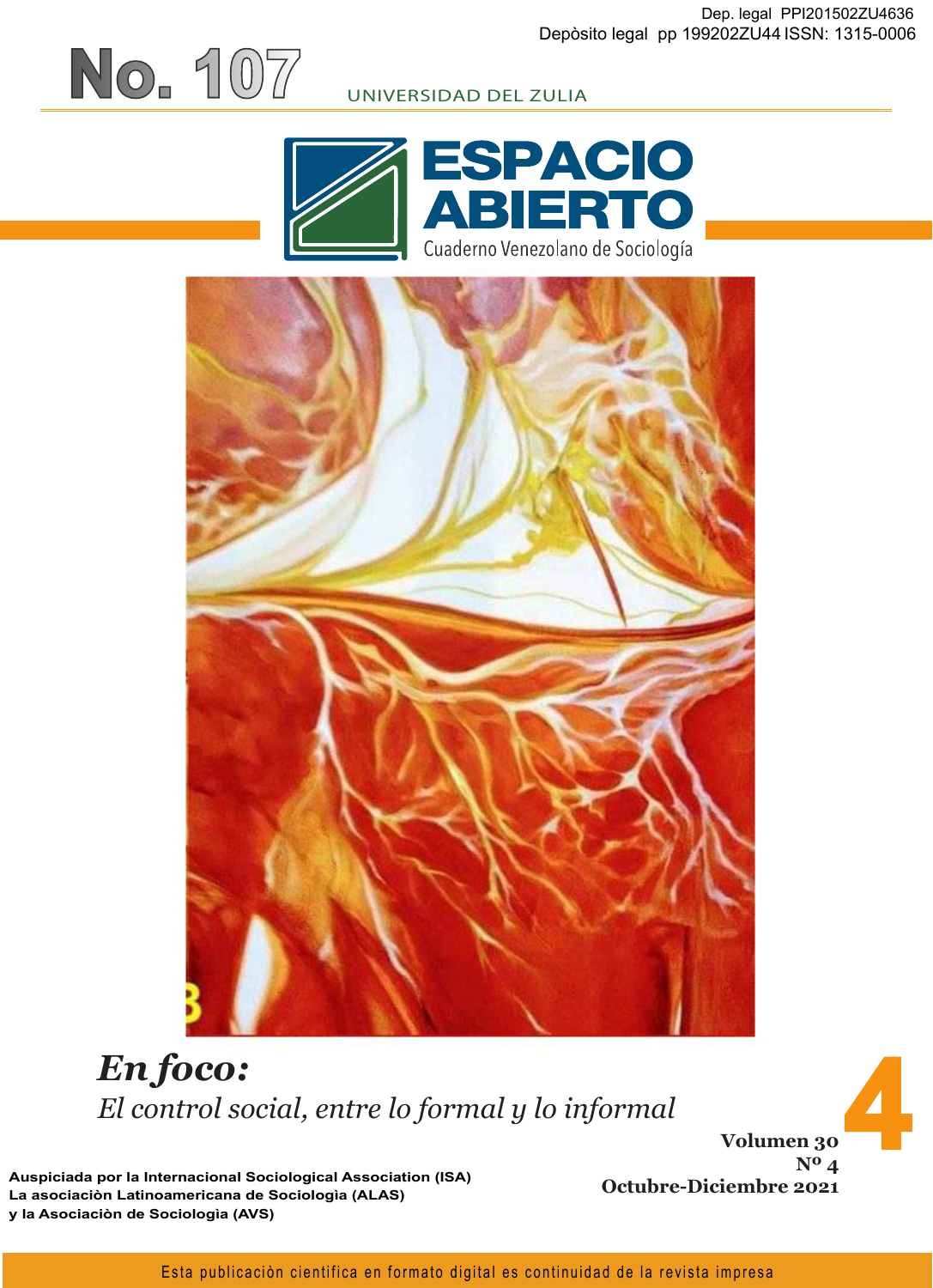



démico



Volumen 30 Nº 4 (octubre - diciembre) 2021, pp. 213-226 ISSN 1315-0006. Depósito legal pp 199202zu44

## **Legacies and new obstacles for an inclusive water governance: the California experience**

*Alberto de Oliveira* 

#### **Abstract**

Scholars from different political approaches argue that governance may harmonize antagonistic interests. However, governance's concept is still imprecise, and it has been used in a contradictory way. This paper's aim is to discuss governance limitations to overcome obstacles regarding land monopolization and water 'commoditization'. Through California experience, this paper shows how historic legacies have reinforced changes in commodity market, narrowing the margin of maneuver of vulnerable households. Inclusive governance may be the best shot to reduce inequalities regarding water access, but it is not a magical solution. There is a long way to follow and political fights still must happen.

**Keywords:** water governance; water inequalities; public participation; environmental justice

Universidade Federal do Rio de Janeiro. Brasil. E-mail: [alberto@ippur.ufrj.br](mailto:alberto@ippur.ufrj.br) ORCID: 0000-0002-2920-3958

Recibido: 30/03/2021 Aceptado: 19/06/2021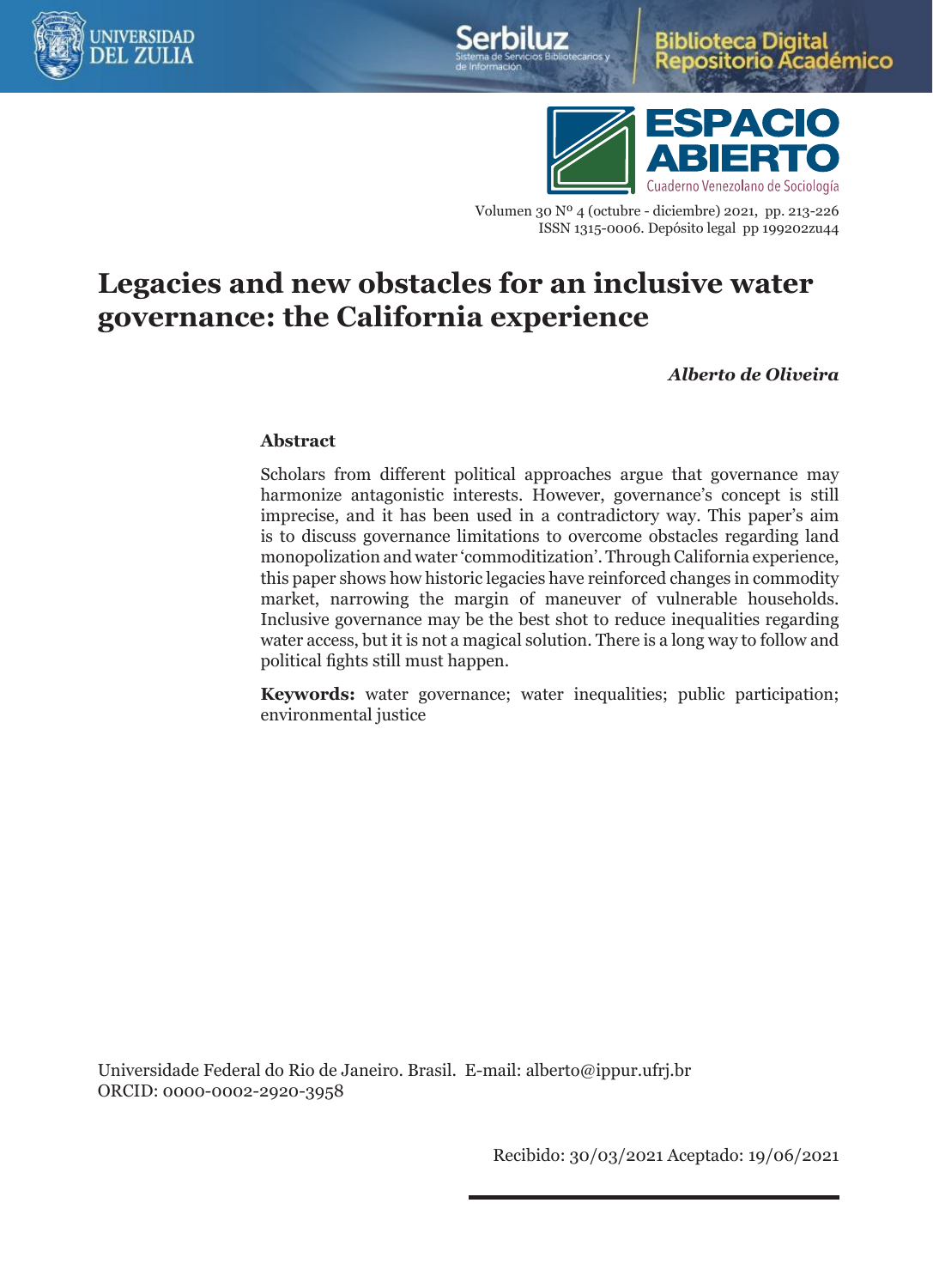## **Legados y nuevos obstáculos para una gobernanza del agua inclusiva: la experiencia de California**

#### **Resumen**

Los académicos de diferentes enfoques políticos sostienen que la gobernanza puede armonizar intereses antagónicos. Sin embargo, el concepto de gobernanza sigue siendo impreciso y se ha utilizado de forma contradictoria. El objetivo de este documento es discutir las limitaciones de la gobernanza para superar los obstáculos relacionados con la monopolización de la tierra y la "mercantilización" del agua. A través de la experiencia de California, este documento muestra cómo los legados históricos han reforzado los cambios en el mercado de productos básicos, reduciendo el margen de maniobra de los hogares vulnerables. La gobernanza inclusiva puede ser la mejor opción para reducir las desigualdades en el acceso al agua, pero no es una solución mágica. Queda un largo camino por recorrer y aún deben darse luchas políticas.

**Palabras clave:** gobernanza del agua; desigualdades hídricas; participación pública; la justicia ambiental

Scholars from different political approaches argue that governance models may be the best way to harmonize antagonistic interests, but governance's concept is still imprecise, and it has been used in a contradictory way. The aim of this paper is to discuss governance model limitations to overcome land monopolization and water 'commoditization', which are blocking low-income households to access drinking water and sewage services.

In methodological terms, California was chosen to highlight that water access inequalities are not restricted to underdeveloped countries, although the most dramatic cases are usually found in those countries. The paper describes not only how barriers to water access were historically created but how they have been preserved to support the balance of political forces. The analysis of California experience may offer suggestions to rethink policies or strategies in other places, even in those with distinctive social and historical features. In this sense, some similarities between Brazil and California were registered in the paper. However, this is not a comparison in full sense because the methodological approach did not set comparable variables. So, the Brazilian references should be understood as an illustration to enrich the discussion about California. The core of the question is: why places with different social features may present similar results?

The paper was organized in five parts besides this introduction. The first one shows how the concept of governance may be adjusted to serve different interests. In other words, how the idea of governance may be used to support both conservative and progressive policies. The second part discusses the role of land monopolization in a building process of water inequalities, which includes some key-elements regarding to Brazilian experience as ilustration. The next part shows how land monopolization and water inequalities are related in California history, highlighting its agents and process. The fourth part presents the design of governance framework in California and its limitations. The conclusions are presented in the final part.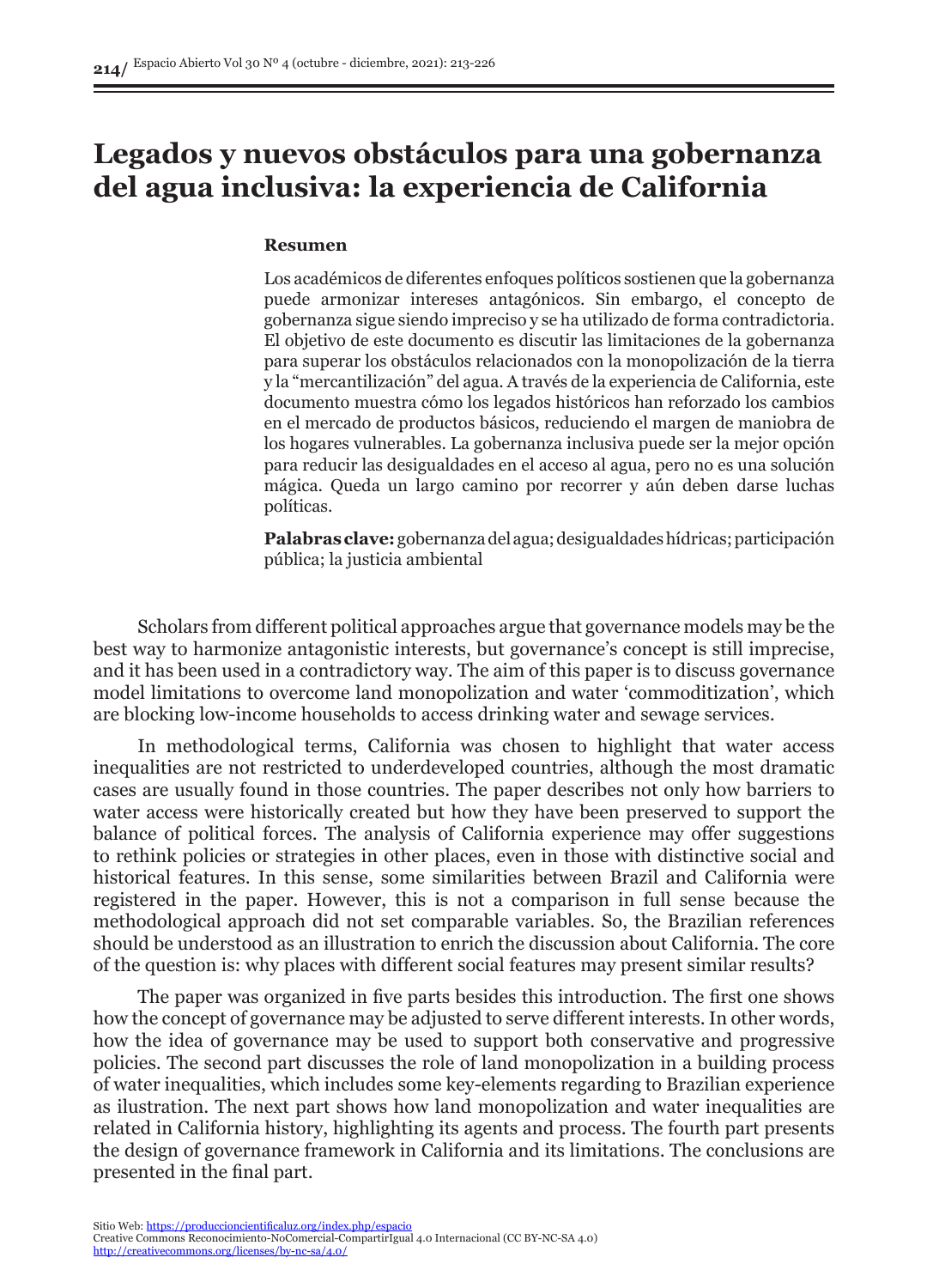## **Governance: which one are we talking about?**

What exactly is governance? The word governance has been used by different groups to defend antagonistic principles. In the market-oriented approaches, governance is usually understood as a bureaucratic tool used by experts to reach specific results. In other way, social-democratic scholars believe that governance may be used to enlarge low-income household empowerment in the decision-making processes (Castro, 2007), but there are some gaps that may substantially alter the meaning of governance, such as: citizenship, representation, composition of governance institutions, and transparency.

In the market-oriented approach, citizenship means the freedom to choose. Then, protecting one's citizenship implies to protect the individual's rights and properties against State intervention, which means that citizens and consumers should be considered as equals. In opposition, social-democratic scholars argued that individual rights must be completed by social rights (Castro, 2007), then solidarity principles may be equal or more important than market concepts like efficiency or productivity.

Another challenge involves handling the representation and legitimacy questions. Market-oriented studies usually include an idealized idea of symmetry or equipoise of power among participants in governance models. Based on this assumption, the decisions made by governance are a result of rational, balanced and legitimate discussions. Talking about fundamental of institutional design, Picciotto (1995) said that an "effective governance involves cross-cutting and shiffing alliances as well as deliberate capacity-building efforts aimed at mutually supportive operation of the state, the market, and the civil society" (12). This understanding of governance removes any idea of power imbalance and transforms the decision-making process in a harmonious experience. But, harmony is not a common situation even in traditional government models because think tanks, lobbying and other practices may guide government decisions, so governance systems are presumably under the same influences as well.

The governance systems may include a combination of different institutions like regulation agencies, government departments, basin comities, forum, etc. The decisionmaking power and composition membership of each institution defines the power balance in a governance system. Therefore, the creation of discussion instances does not ensure power to the low-income families in the decision-making process. The São Paulo State (SPS) experience provides examples: (a) the water policy is set by the SPS government; (b) SPS government is the majority shareholder of the biggest SPS water company (SABESP), which provides services to most of state households, (c) the SPS governor points several members of SPS regulation agency, and (d) SPS government has representatives in basin committees.

Finally, transparency and accountability controls are fundamental tools for a governance system's success. Hall (2015) argued that long-term concession for water services creates incentives for corruption because it is a one-off opportunity to ensure stream revenue for 25 to 30 years. The corruption cases may be found in both developed and underdeveloped countries. In some circumstances, government and private capital may share interests. In sum, this presentation do not close the discussion regarding to governance. Instead, it serves to show that governance and its instruments has limits either in conceptual terms or in concrete applications.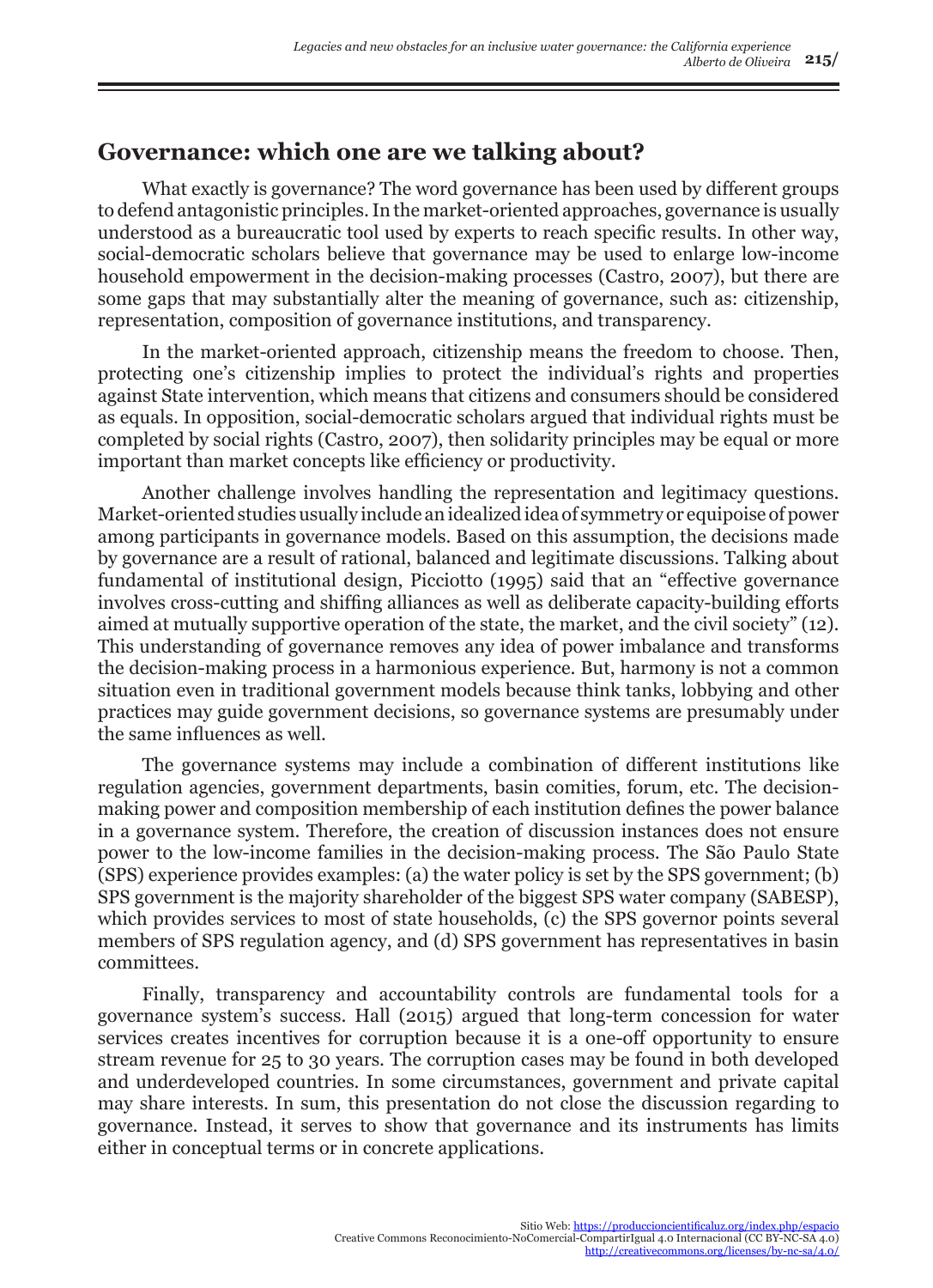## **Legacies and new structural conditionings blocking inclusive governance**

The link among water access, land and power is not something new. Wittfogel (1957) showed that the hydraulic societies like the Egyptians and the Chinese had prospered through sophisticated irrigation systems that were controlled by its rulers. Wittfogel argued that the hydraulic rulers used their power over water control to avoid their opponents, who were usually military and religious groups. In modern capitalist societies, water resources are owned by the State, but it does not guarantees a balance between the individual rights and the society's needs. Indeed, alliances between the State and large corporations are common in both the developed and the underdeveloped countries, so land control (and its natural resources) is still the key-element to explain the roots of obstacles to water accessibility.

In the 1970s, Lewis (1980) showed that less than 0.5 percent of landowners (including corporations) owned 40 percent of the nation's land, while the bottom 78 percent of the landowners owned only 3 percent of the private lands. A substantial part of farmland (44 percent) is owned by non-farmers. According to Geisler (1995), the land access limitations explains in part the social inequalities in the United States. In addition, Geisler argued that usually the public land policy was used in favor of the interest groups through one-sided access to timber, grazing, water and mineral rights, among other mechanisms of publicprivate transferring.

In Latin America, several attempts by agrarian reforms failed because of land allocation was not accompanied by public policies to support family-based agricultural systems. Also, small farmers were pressured by global commodities growers (Guereña, 2016). In line with the neoliberal approach, governments allowing land allocation in favor of mineral and agricultural production may imply negative results not only for the small growers, but also for all the domestic economy, since the reprimarization of productive structure is a regression specially for the undeveloped countries. Cano (2012) argued that Brazil has faced a deindustrialization process: between 2000 and 2013, the percentage of export commodities increased from 23.4 percent to 47.8 percent, while export of industrialized goods declined from 60.7 percent to 39.3 percent. These changes have reinforced the competition for water accessibility and small farmers must fight against the rural oligarchies, but also against the global companies and financial investors.

The land monopolization combined with geographical isolation, lack of job opportunities and poor transportation systems allow large landowners in controlling the local labor market, pushing down income and increasing poverty. Griffin et al. (2002) argued that the agricultural policies might carry a 'landlord biased' against the small farmers. This bias might assume different formats, such as: a) research policies to help the export of crops; b) agricultural price support is often more favorable for the big farmers than to the smaller ones; c) regional development policies are usually driven to fertile and accessible areas where, for many reasons, land ownership tends to be more concentrated and; d) big farmers have more credit access than the smaller ones. Besides water control, landlords have several (explicit or not) coercion tools to persuade the small farmers, such as militias and landlord associations. Both are used to suppress any resistance attempts or creation of any sort of organization by the small farmers.

Brazil offers an example on how land and water control allows the landlords to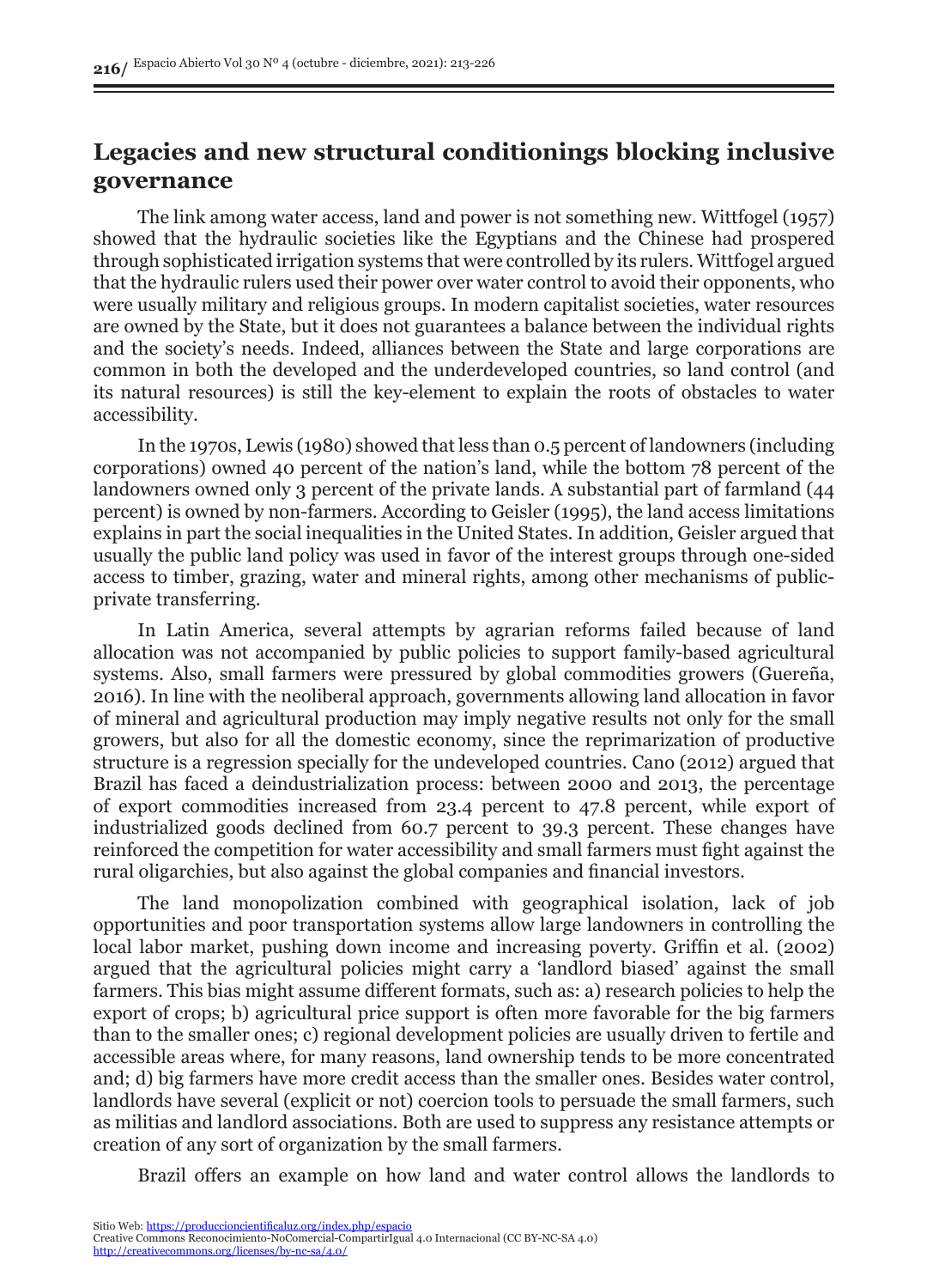subordinate the low-income families and how water accessibility may help to change this situation. For decades, an arrangement between rural oligarchies and government had ensured labor force control by the landlords in the northeast of Brazil. The entire process is called 'Indústria da Seca' (drought industry). The federal government of Brazil built water facilities in private lands in exchange of political support (Pomponet, 2009).

However, some recent initiatives driven by civil society organizations have attempted to minimize the inequalities regarding the water accessibility. A cistern building program supported by the government and private capital organizations has improved the water accessibility for the low-income families (Santos et al., 2013). The cistern was designed to store rain water and provide water for a family's basic needs up to eight months. The cistern program is accompanied by water governmental distribution program managed by the Brazilian army to avoid political influence over the families. Despite the importance of these programs to improve household autonomy from the landlords, they are still emergency practices needed to minimize the long-term drought effects. The programs such as the cistern project have been the best shot to empower low-income families but they are insufficient in providing enough water to support a family based economic activity.

## **The California experience: wealth and water access inequalities**

California has two large water systems, which are the Central Valley water project (CVP) and the California State Water Project (SWP). The first one was built by federal government in the 1940s and it has been used to support the agricultural industry mostly in Central Valley while the SWP, which was built between 1960 and 1980 and it has been serving mainly urban areas bellow Bakersfield besides agricultural activities. San Francisco and Oakland have their own aqueducts while Los Angeles Metropolitan area takes its water from Colorado River. A myriad of canals, reservoirs and pumping systems are coordinated by CVP ans SWP authorities but the East Bay Municipal Water District and the San Francisco Public Utility Commission are autonomous.

The California's water delivery system supports both the agricultural areas inland and large cities in the coastal zones. However, high expanses in maintenance to support the water system imply disputes between different groups regarding to how to share its financial obligations. Besides, environmentalists' power has increased since the 1980s, when their efforts slowed down substantially the expansion of water project facilities (Hundley, 2001; Hanak & Lund, 2011). In sum, California's water policy reflects the balance of power from three powerful players: large farmers, environmentalists and the urban actors, which are formed by local politicians, real estate developers, industrialists and service sector investors. In other words, low-income households have a narrow space in discussions about water policy in California.

The roots of the agricultural irrigation supremacy in California were born during Roosevelt's administration and his efforts to build the Central Valley Water Project (CVP). Initially, the CVP was designed by the Californian government, but the Great Depression (1930s) transferred the CVP to the federal hands. To avoid land speculation, the 1902 Reclamation Act included a provision limiting up to 160 acres the federally irrigated land owned by an individual. The 1926 amendment of Reclamation Act defined that landowners with more 160 acres should dispose their excess land within ten years at a price that reflected the land's value before the commencement of the water project. The family farm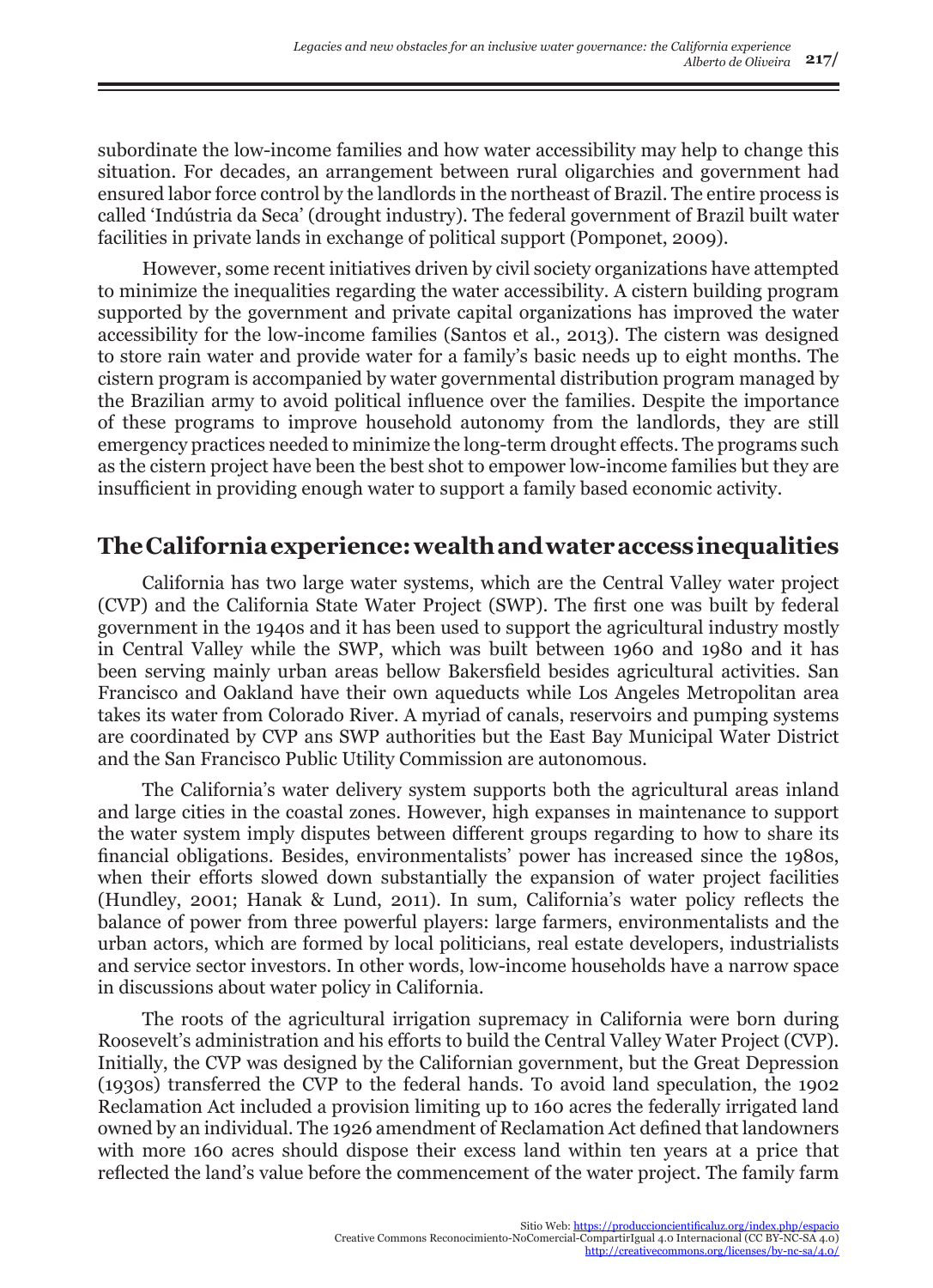concept was the basis of Western economic development strategy and the CVP project was a part of it. The landowners were benefited by the federal government in two ways: first, they did not pay interest on the funds advanced by government to funding the CVP project and; second, the resources obtained with the sale of electricity produced by CVP hydroelectric plants (operated by Federal government) would be used to pay a part of the CVP's operating costs (Hundley, 2001).

However, most of the Central Valley land passed into the private hands before the Reclamation Bureau's arrival. A government study conducted twelve years before the CVP's arrival revealed that more than half of the irrigable land belonged to only 6% of landowners in some representative counties of Central Valley (Hundley, 2001). The judicial battle around the 160 acres limitation took several years and during this time political and economic conditions changed in the U.S. By the end of WWII, Truman's administration believed that the demobilization of war efforts could reduce economic growth, carrying the U.S. back to its depression years. Besides, wartime partnership between governments and businesses showed a great economic performance. In 1947, a law adjustment called 'Technical Compliance' extinguished the 160 acres limitation. Technical Compliance set that anyone linked to land irrigated by the CVP will have the right for government subsidies, even when an individual did not live or work on that land. Therefore, any stockholder linked to a corporation could claim 160 acres under the 1902 Reclamation Act. (Hundley, 2001).

The water legislation in California was born in the  $19<sup>th</sup>$  Century, when population grew quickly pushed by gold rush, which means that water streams became crucial asset for mining and related business. As a result, water rights were mainly defined by frontier tradition. According to the prior appropriation doctrine (PAD) water belongs to the state but anyone can get water after the first settler takes what he needs, i.e., the PAD emphasizes individual rights instead of the sense of justice or equity (Hundley, 2001). The PAD was adopted by other American States and it was recognized by the Federal government through congressional endorsement in 1866. However, Congress's endorsement extended the PAD for all applications such agriculture or industry beyond mining. In reason of disputes for water a new doctrine was created: the 'riparian rights doctrine' (RRD). The riparian doctrine was set by Civil code in 1872 conferring equal rights for water upon all owners of property along a watercourse instead of prioritizing who settled first in a place (Kanazawa, 1988; Gopalakrishnan, 1973).

Today, Beaman (2014 *apud* Pincetl & Hogue, 2015) argue that 24 entities with senior water rights, most of them agricultural enterprises, have access to water twice more than the rest of the growers annually. In fact, the riparian doctrine did not created more access to water in comparison to the prior appropriation doctrine. In attempt to help the small growers, the Wright Act of 1887 created irrigation districts, allowing the growers to acquire water rights, build dams, canals and other facilities, sell bonds and define property assessments to increase availability and distribution of water among its members. The early irrigation districts experienced financial difficulties and failed (Kanazawa, 1988), but they paved way to new ones set by local governments and private companies (Hanak & Lund, 2011).

The Westland Water District (Fresno County) illustrates the legacy of water and land policies in California. In 1959, Representative Bernard F. Sisk got Congressional approval allowing the Bureau of Reclamation to divert water to San Luis Unit Project. The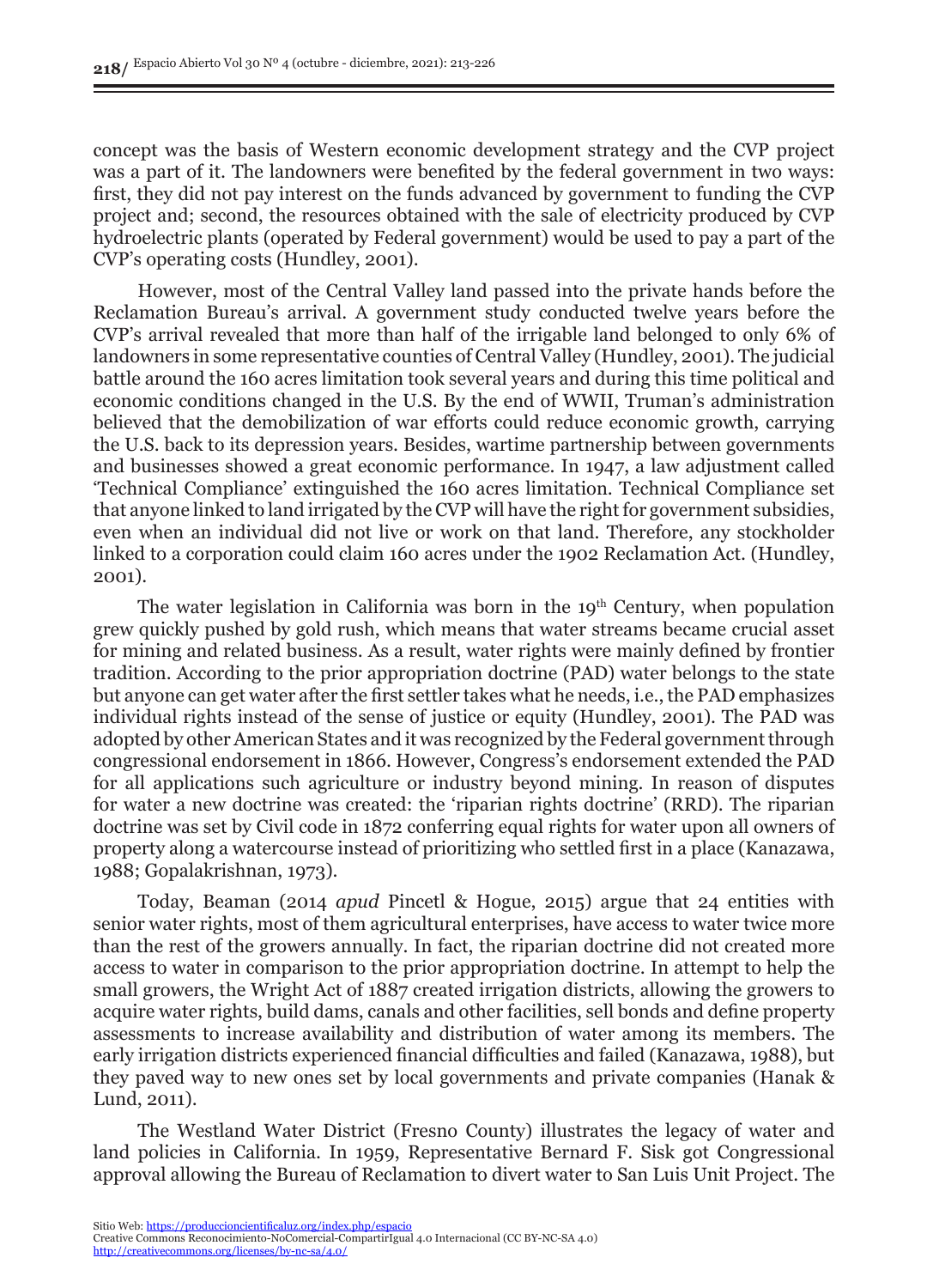Sisk's project promised provide water to 6,100 farms and 60,000 residents. The San Luis reservoir project, which was built in Merced County, was approved by Congress, and water arrived in 1968, transforming Westland District into the most powerful water district in the U.S. The Westland is controlled by a few landowner families and corporate farms (Table 1) that receive impressive amounts of subsidies. A study conducted by Natural Resource Defense Council and California Rural Legal Assistance Foundation showed that the average subsidy to Westland was \$217 per acre, while its average net revenue was \$290 per acre (Carter, 2009). In 2009, the Bureau of Reclamation gave out more than \$687 million in subsidies over a span of two years to farmers in California and Arizona (Burke 2009 *apud* Vanderwarker, 2012).

Moreover, Westland's landowners sued federal government, seeking compensation for losses that they suffered because of lack of drainage services in the San Luis Reservoir. According to the Westland District representatives', the accumulation of saline groundwater has deprived landlords of productive use of their farmlands and has devalued their properties. An agreement signed in 2015, between Westland District and Federal government (House Bill n. 5217 - "San Luis Drainage Resolution Act"), defined several gains for the landlords: (i) extinguished a debt of \$294 million that they owed to the federal government covering the district's share of the CVP's cost, (ii) transferred the responsibility for building a system to safely disposal of toxic agricultural waste from the government to the district without imposing explicit antipollution benchmarks, and (iii) transferred federally funded water infrastructure to the district without compensation. Besides, the deal transforms Westlands' 25-year contract for federal water into a permanent nonreviewable right to as much as 895,000 acre-feet annually, impeding federal government diverting Westlands' water to other social uses.

| Owner                     | <b>Property size (acres)</b> | <b>Percentage of Westland District</b> |
|---------------------------|------------------------------|----------------------------------------|
| Southern Pacific Railroad | 106,000                      | 18%                                    |
| <b>Boston Ranch</b>       | 26,500                       | 4%                                     |
| J.G. Boswell              | 24,000                       | 4%                                     |
| Harris Farms              | 18,400                       | 3%                                     |
| Standard Oil              | 10,500                       | 2%                                     |

Table 1 – **Main landlords located in Westland Water District in 1982**

Source: U.S. Congress (1982).

Pesticides and fertilizers are the main source of water contamination in the Central Valley counties, besides industrial manufacturing waste and heavy metals (Pannu, 2012). In San Joaquin Valley, more than 1.3 million people cannot drink water due to nitrate concentration (Landon et al., 2011 *apud* Pincetl & Hogue, 2015). The situation is worse in the unincorporated communities (UC), which are constituted by low-income families working mainly in the agricultural and service activities. The UC are places not linked to the municipality jurisdiction; therefore, they are submitted to a higher level of government, such as state, province or the federal government. Despite only 20% of Californians living in the Central Valley, 56% of all Maximum Contamination Violations take place there and several small and well-based water systems are excluded from the violation statistics, which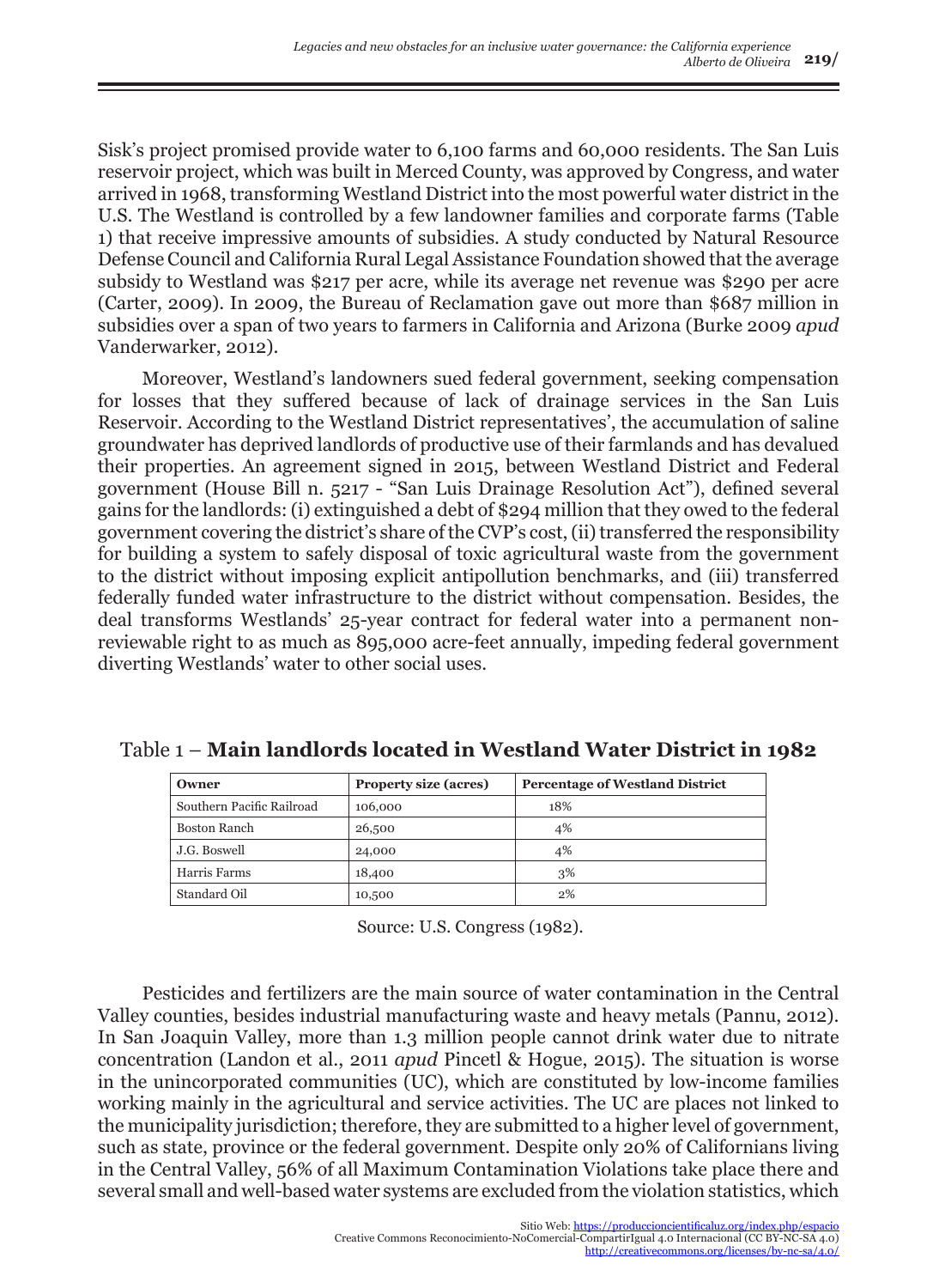means that drinking contaminated water is underestimated exactly where prevention is more needed (Pannu, 2012).

The UC are home to African-Americans, Dust Bowl migrants, Latinos and other lowincome families. In San Joaquin Valley, for instance, African-Americans represent around half of the households who live in the UC affected by a lack of basic necessities, such as safe drinking water, sewer systems, public transportation or safe housing (Flegal et al., 2013) (Table 2). The pattern of urban segregation in the U.S. explains the existence of these poor enclaves. Several municipalities decided to segregate these neighborhoods to avoid the minorities' political influence because the addition of voters from minorities groups may change the balance power against white-controlled municipal governments (Aiken, 1987). In Mebane city (North Caroline), Johnson (*et al*., 2004) found evidences of institutionalized efforts made by the local officials to discriminate minorities' communities, including conscious denial to provide sewer services. Worse than the refusals and selective annexations, some municipalities even made de-annexations of the low-income communities (Mukhija & Mason, 2013).

#### Table 2 **– Demographic description of unincorporated communities (UC) in San Joaquin Valley**

| <b>County</b> | County's<br>population living<br>in unincorporated<br>communities (%) | Unincorporated<br>population that are<br>African-American<br>(%) | <b>Households in low-</b><br>income counties (%) |
|---------------|-----------------------------------------------------------------------|------------------------------------------------------------------|--------------------------------------------------|
| <b>Total</b>  | 30,8                                                                  | 48,3                                                             | 47,7                                             |
| Fresno        | 21,3                                                                  | 50,4                                                             | 50,3                                             |
| Kern          | 40,3                                                                  | 42,9                                                             | 49,4                                             |
| Kings         | 28,9                                                                  | 54,9                                                             | 48,8                                             |
| Madera        | 56,1                                                                  | 41,5                                                             | 48,0                                             |
| Merced        | 37,4                                                                  | 54,7                                                             | 49,2                                             |
| San Joaquin   | 23,0                                                                  | 43,5                                                             | 42,5                                             |
| Stanislaus    | 27,3                                                                  | 44,7                                                             | 43,6                                             |
| Tulare        | 38,7                                                                  | 61,6                                                             | 51,3                                             |

Source: Adapted from Flegal et al., 2013.

The spatial fragmentation, chronic underinvestment and white-control municipalities' refusal to share its basic sanitation facilities created insurmountable barriers to improve the life conditions in the unincorporated communities. Several of these communities host less than 1,000 residents, so they are unable to set their own water district because of lack of the minimal scale required for funding water facilities and cover its operative costs. Ironically, some of those communities are located within the boundaries of at least two water districts (Pannu, 2012). In other cases, city network running through unincorporated area, but people who live in those communities have no access to public services (Flegal et al., 2013). Nevertheless, expenses of people living in these rejected communities provide additional tax revenues to the municipalities located around them (Aiken, 1987).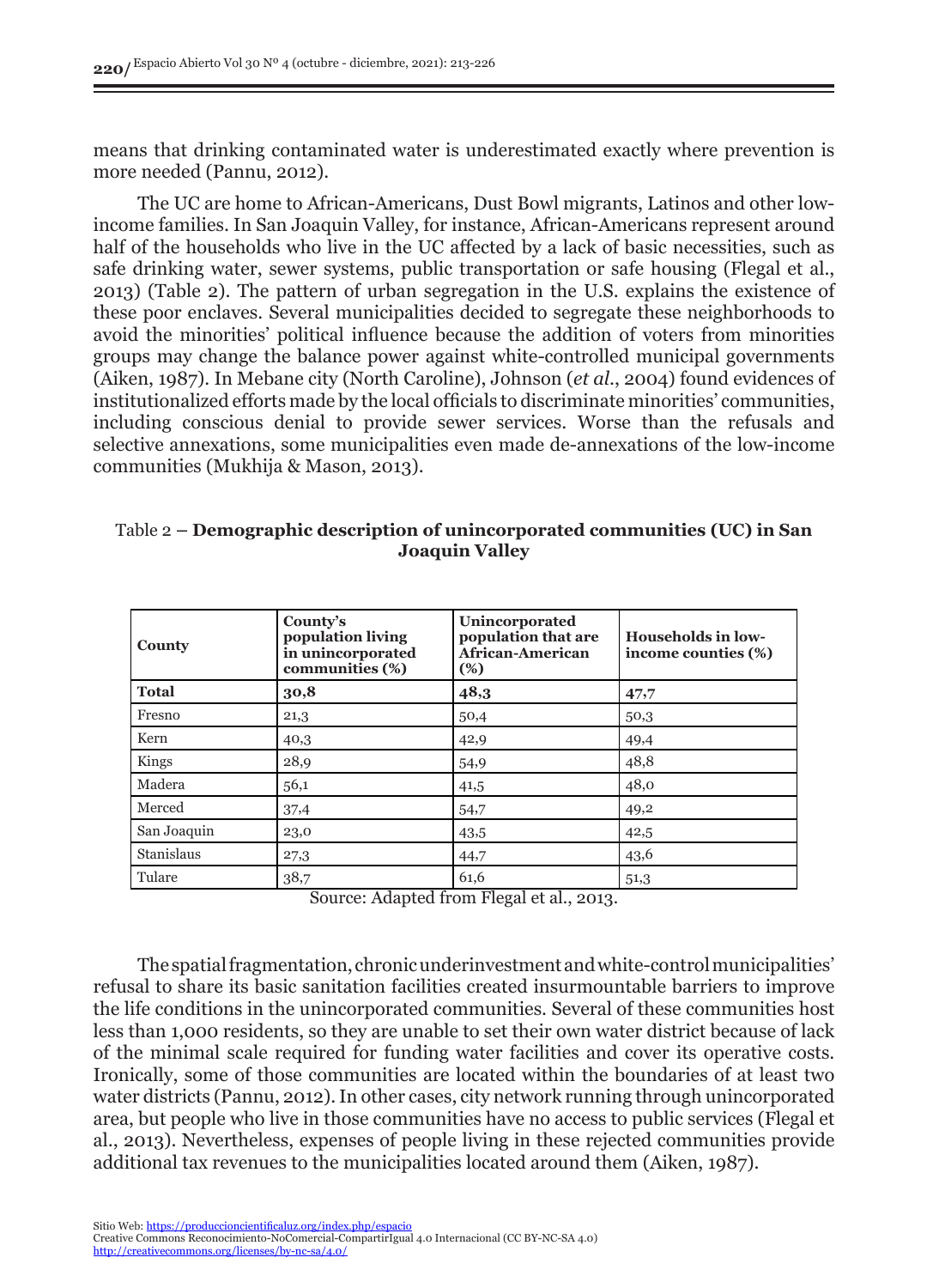In contrast to the large Californian growers, the UC households should pay market rates for water, and their expenses regarding the purchase of water may reach over 10% of their annual incomes (Pannu, 2012). People from UC should buy bottled water to cook and drink because of high incidences of pesticide contamination in soil and water streams. In Fresno County, Galik (2015) investigated the demographic profile and water expenses of 75 households distributed in five low-income communities: Three Rocks, Cantua Creek, Raisin City, Lanare, and Five Points. The families from Three Rocks expended 3.7 percent of their annual incomes to buy water from the Westland Water District. In the last year, the water rate charged by the Westland Water District has increased from \$348 to \$1,140 an acre foot because of the drought. The Raisin City has its own Water District that provides groundwater primarily for agricultural purposes, nevertheless water expenses reached 9.2 percent of the household income. Lanare is the only place where the water cost is low, because 70 percent of the population receives free water from the State government (Table 3).

| Community    | House-<br>holds | <b>Latinos</b><br>in total<br>households | Annual<br>water cost<br>(USs)<br>(a) | <b>Annual cost</b><br>of drinking<br>water<br>$(US$)$ $(b)$ | <b>Total</b><br>water<br>cost<br>(US\$)<br>$(a + b)$ | Annual<br>Household<br>income<br>(US\$) | Water<br>expenses<br>over total<br>income |
|--------------|-----------------|------------------------------------------|--------------------------------------|-------------------------------------------------------------|------------------------------------------------------|-----------------------------------------|-------------------------------------------|
| Three Rocks  | 246             | 95.5%                                    | 2,016                                | 636                                                         | 2,652                                                | 17,353                                  | 15.3%                                     |
| Cantua Creek | 466             | 98.9%                                    | 1,968                                | 456                                                         | 2,424                                                | 18,542                                  | 13.1%                                     |
| Raisin City  | 380             | 81.1%                                    | 1,056                                | 312                                                         | 1,368                                                | 14,903                                  | $9.2\%$                                   |
| Lanare       | 589             | 88.1%                                    | 564                                  | 276                                                         | 840                                                  | 45,690                                  | 1.8%                                      |

Table 3 **– Water expenses in selected Fresno communities**

Source: Adapted from Galik (2015).

Note: Five Points was not included because there is no information about the water rate and income.

In sum, uncertain access to water by unincorporated communities, which are usually located in the less attractive and fertile regions in the Central Valley, reinforces the cycle of exclusion and inequality and puts at risk the viability of those communities in the longterm. Pannu (2012) argued that the lack of access to regular water undermines the human stability in at least three ways: i) it disrupts an individual's expectations to survive where they live, ii) it implies negative effects on the health and crack development possibilities, and iii) the water expenses reduces the funding for other productive investments. In Pannu's words, *"[…] further, long-term investments in property depend upon steady access to affordable, safe residential water. The reliability of water availability, in turn, increases home and land values and stabilizes long-term settlement patterns. The relationship between water, land valuation, and permanence suggests that lack of access to affordable, safe water severely undermines attempts to build intergenerational property wealth. Instead of seeing returns on investments made to improve residential property, water insecurity either eliminates these benefits or results in depreciation over the lifetime of a single homeowner. Unreliable or inadequate water access, then, plays a major role in undermining asset wealth in the short- and long-term".* (2012:236)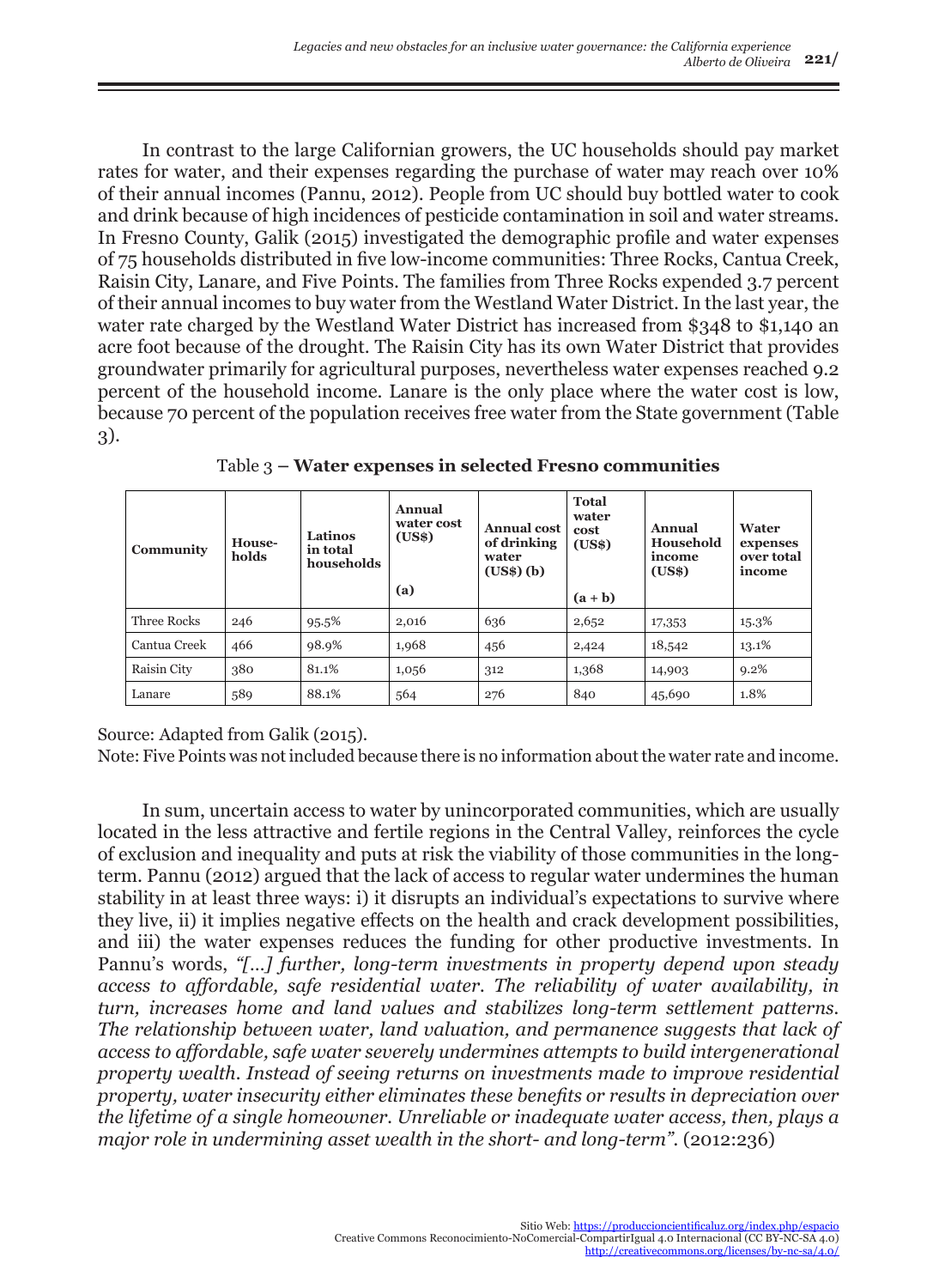### **The limits of water governance in California**

Null (*et. al*., 2012) argue that the water policy problems in California are related to lack of institutional leadership and dysfunctional water governance. According to the Little Hoover Commission (LHC, 2010), the water supply system in California was built and is operated by two different government levels, federal and state government, which requires a huge coordination effort. For the commissioners, after the end of the large dams' and canals' construction period (in the 1970s), the priorities have changed, but the agency's structure apparently remains the same for some of its aspects.

The U.S. Bureau of Reclamation (USBR) and the California Department of Water Resources (DWR) are mainly responsible for the CVP and the SWP water regulation, nevertheless CVP and SWP often demand different requirements to meet similar laws because they have owners in distinctive government levels (LHC, 2010). The USBR was a powerful agency during the expansion of water projects in the United States, but from the 1980s, the pressure from the environmentalists, budget limitations and doubts about security marked the end of the golden age of dams' construction. Today, the USBR drives its resources to environmental protection (Pisani, 2003) and to regulate water projects and their related facilities, such as the power plants.

The DWR was the key-piece of California government during the SWP building phase. Nowadays, planning, management and environmental protection are its core tasks. The Division of Water Rights (DWRS) is responsible for approving diversion water projects according to the average annual amount of water to create a balance in the availability of surface water. The main recommendations defined by the LHC commission were a redistribution of decision-power in state government in order to reducing governance conflicts among planning, supervision and operation of water system, with special attention to groundwater control (LHC, 2010).

Although management problems may be related to different causes, such as political approaches, economic limitations and inter-level government resistances, Californian legacies seems to be the main factor that explains the difficulties faced by policy makers to provide water accessibility to low-income families. Pannu (2012) argued that nominations made by the governor may impose limits on the representation of low-income families, who live in unincorporated communities. Also, representatives are appointed by county board supervisors or by federal agencies.

The lack of representation occurs at different sectors of water administration, from the top agencies responsible for planning and supervising to local water districts (Table 4). Despite the crucial role of water in California's development, the governance's design does not allow the citizens to elect their representatives in key positions of the water bureaucracy. In other words, *"[…] there is no voter review or approval of these appointments, nor is there a mechanism for voter-led removal from office. In fact, confirmation is routine, and agency directors and board members are rarely removed from office"* (Pannu, 2012:248).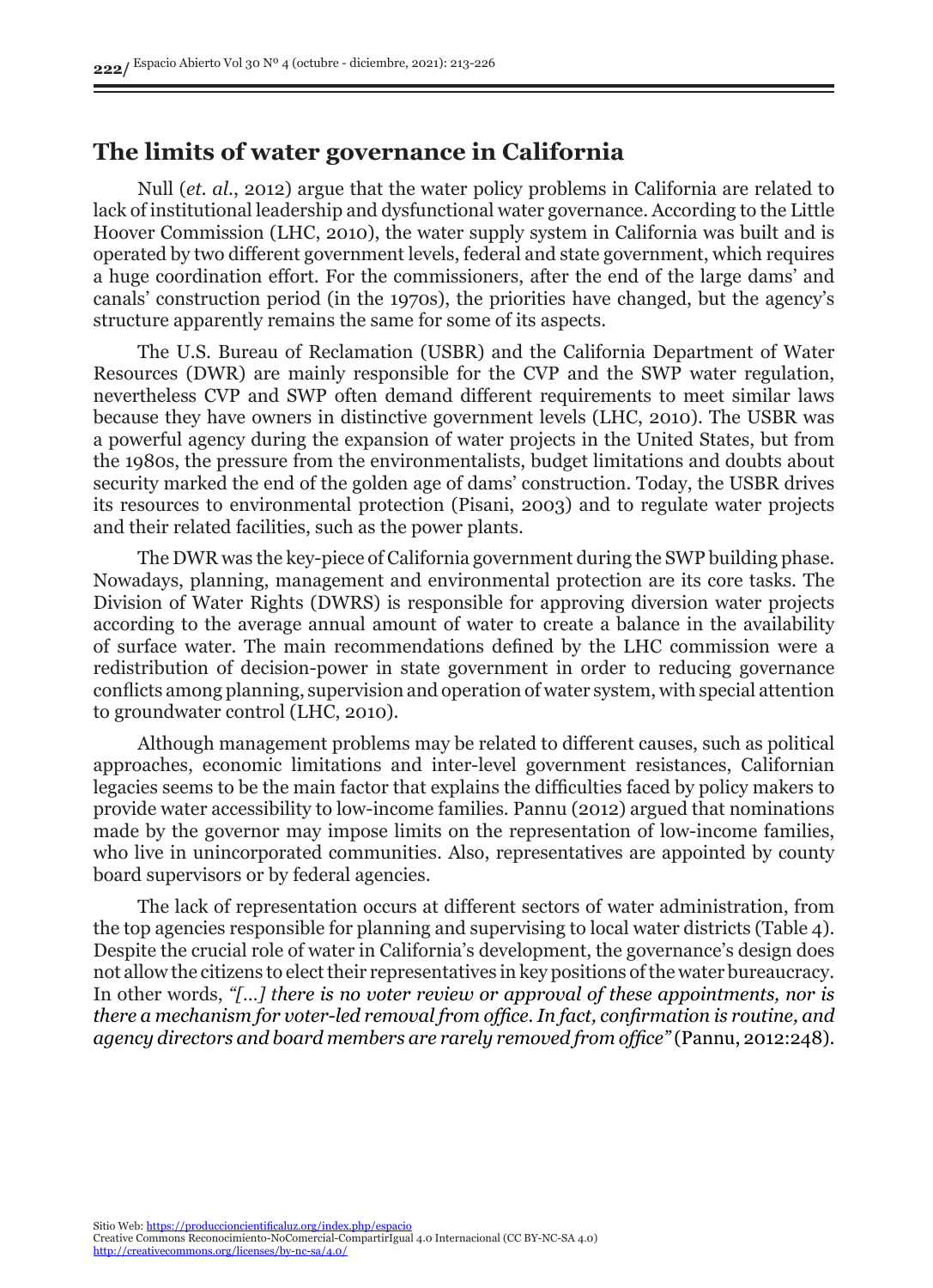| <b>Authority</b>                          | Selection<br><b>Process</b> | <b>Selector</b>   | of<br>Area<br>governance |
|-------------------------------------------|-----------------------------|-------------------|--------------------------|
| California Natural Resources Agency       | Appointed                   | Governor          | <b>State</b>             |
| Department of Water Resources             | Appointed                   | Governor          | <b>State</b>             |
| State Water Resources Central Board       | Appointed                   | Governor          | <b>State</b>             |
| <b>Regional Water Quality Boards</b>      | Appointed                   | Governor          | Region                   |
| California Water Commission               | Appointed                   | Governor          | <b>State</b>             |
| Watermaster Service Areas                 | Petition                    | 15% of landonwers | Region                   |
| Central Valley Flood Protection Board     | Appointed                   | Governor          | Region                   |
| Sacramento, San Joaquin Drainage District | Appointed                   | Governor          | Region                   |
| California Bay-Delta Authority            | Appointed                   | Various           | Regional                 |
| Colorado River Board                      | Appointed                   | Governor          | Interstate               |
| Bay Area Water Agency                     | Appointed                   | Governor          | Regional                 |
| SF Bay Are Water Financing Authority      | Appointed                   | County Boards     | Regional                 |

Table 4 **– Water governance in California**

#### Source: Pannu (2012).

However, a centralized appointment also allows a prevalence of powerful interest groups, such as donors, industrial users, agricultural growers, and real estate developers. Thus, the lack of funding support and organized structure prevents low-income neighborhoods and isolated rural communities from lobbying. Because of its political weakness, the powerless groups drive its demand and efforts to the local water councils. Although the state regulations ensure safe drinking water for all the communities, the ability to charge water districts when they fail to meet the end user varies according to the power of the water district and its legal status (Pannu, 2012).

Also, California has several several public and quasi-public local water districts to provide water in rural areas, which were created to fill the gap between state regulation and the geographic limits of municipal water. State Water Code allows the creation of quasipublic water system with power to define rates, bonding and eminent domain. But these local water systems do not include all residents of their governance area in decision making process, only the main large landowners have power-decision in these water institutions. Farmers who have proprieties smaller than one acre do not have voting rights in these quasi-public water districts. Besides, several local public or quasi-public water districts are served by large private water systems, which are controlled by large landowners or corporations. These water companies have been working under the framework of the common law of real property, which means that all operation are define to seek profits as any other ordinary business, not as public service.

Therefore, rethinking water policy involves hard negotiations among powerful players as well among other interests located outside of the Californian borders. So, the measures to improve the management efficiency are welcomed, but they are insufficient in removing the obstacles to water access in low-income households. The legal framework must be changed to make the water access in California less unequal. When it comes to other countries, the combination between legacies and globalization has reduced the space for changes in favor of the Californian low-income households.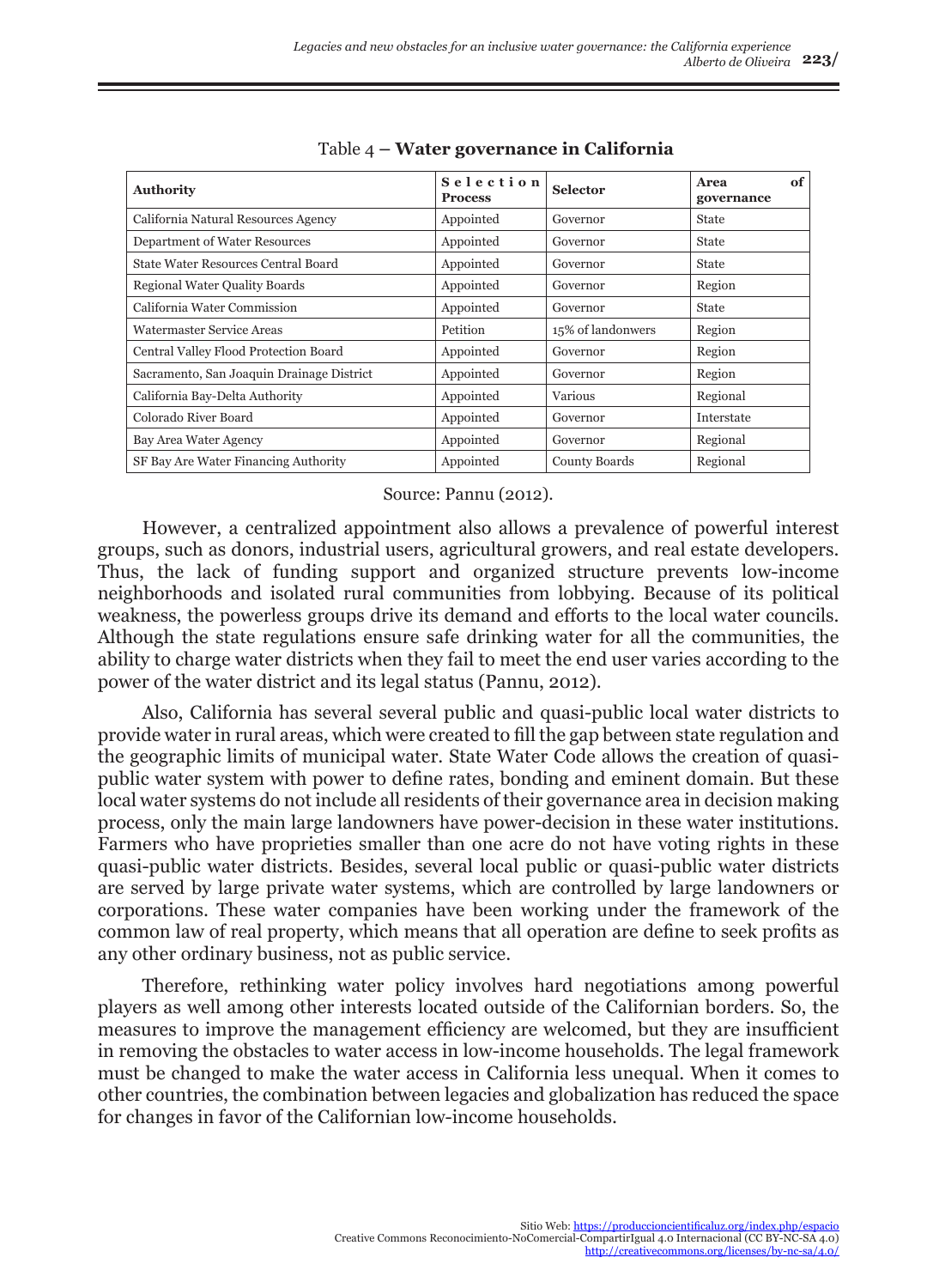### **Conclusion**

The land and water access are the keys to reduce the societal inequalities. It is not a novelty. In several countries, the land distribution legacies have been blocking improvements in life, which is a condition of the low-income households. For decades, these poor families have been searching for their survival spaces in the cracks of established economic framework. An inclusive governance is not a magical solution, but it may be the best shot for reducing water inequalities. There is still a long way ahead and political fights must happen before these families gain more decision-making power.

The gold rush was the first step for a intense process of economic growth in California, which explain some patterns of land occupation today. Later, this initial movement of land occupation was deepened by urbanization and irrigated farming systems, which have been contributed to increase land concentration. Both urbanization and agricultural activities depends on water but there is no water for all. As showed, the provision of water has been historically supported by state and federal government and it has been occurred in an unequal basis and oriented by market principles, despite millions of dollars expended by government in subsidies.

Brazil provides a good example to show how land concentration and lack of water access are connected. In Brazil, land concentration was born almost side by side with the country. The Land Law of 1850, which was responsible for regulating land ownership, officiated the *latifundium* and blocked access to land by immigrants and former slaves. In Northeast region, the wet strip of land was already in the large growers hands since the beginning of colonization.

This paper shows how a fragmented governance and lack of social participation are among the reasons for California's unequal access to water. However, in relation to this aspect, Brazil has a quite different experience. Since the 2000s, the federal government has strengthened social participation. Unfortunately, the advances in legislation are not enough to change the historical legacy. Although the basin commissions have allowed social participation, the convergence of interests leads to agreements among large companies, local oligarchies and different levels of government that neutralize advances to reduce inequalities. That does not mean that the participative approach is irrelevant. It is only a starting point and is unable to make changes without other public policies.

In sum, it is important to be clear that State is the only agent able to ensure water access to low-income households. Improvement in social participation by design an inclusive governance it is a starting point but there is no magical solutions. Social participation must be combined essential public policies regarding to accountability and political transparency.

#### **References**

AIKEN, C. S. (1987). "Race as a factor in municipal underbounding". **Annals of the Association of American Geographers**, 77(4), 564–579.

BAKKER, K. J. (2003). "From public to private to… mutual? Restructuring water supply governance in England and Wales". **Geoforum**, 34(3), 359–374.

BARLOW, M. & CLARKE, T (2002). "Blue gold: The battle against corporate theft of the world's water". Available in [http://www.carbonell-law.org/NuevoDiseno/ozonomio/](http://www.carbonell-law.org/NuevoDiseno/ozonomio/revista3/Bibliografia/BlueGold.pdf)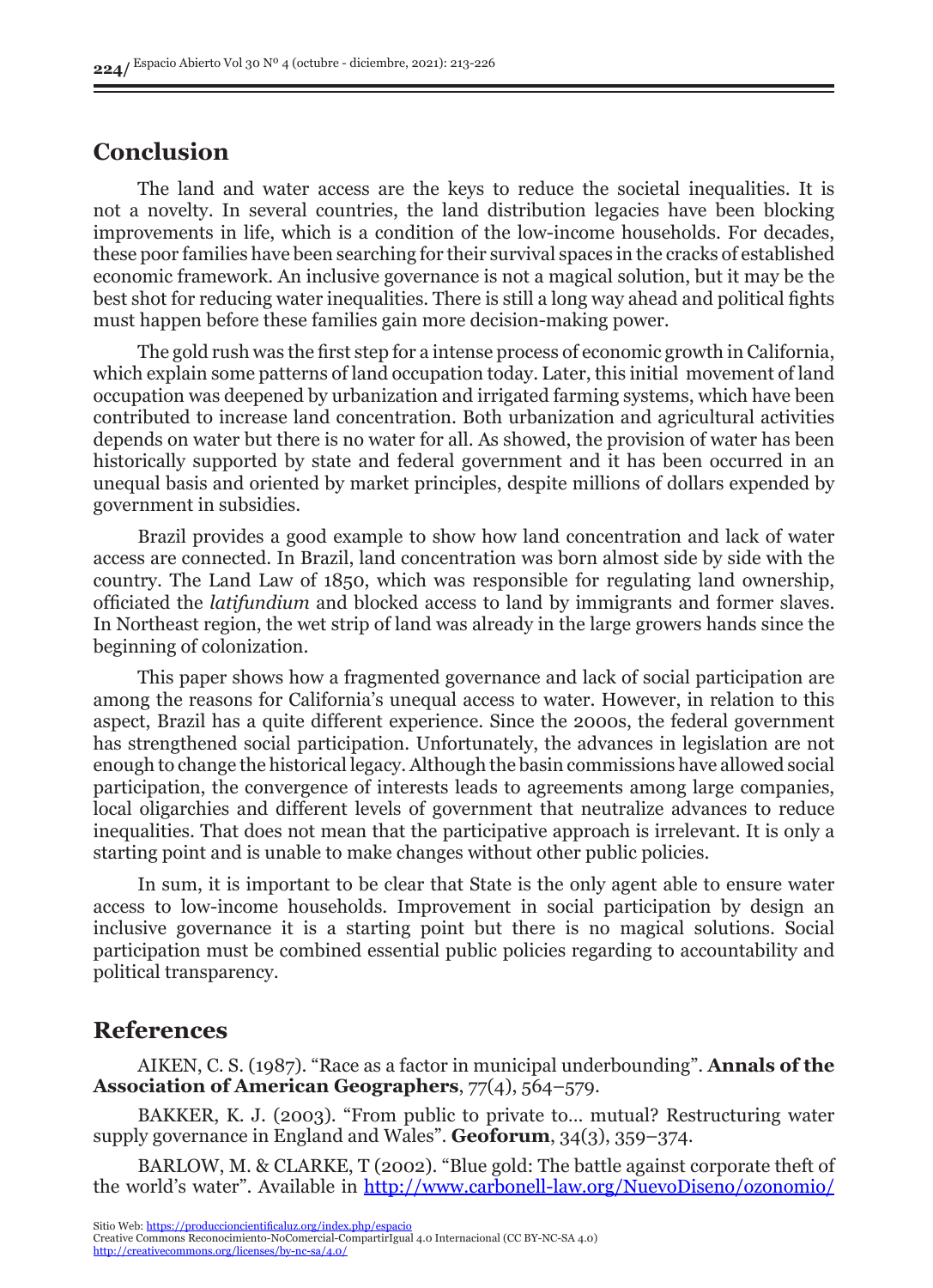[revista3/Bibliografia/BlueGold.pdf](http://www.carbonell-law.org/NuevoDiseno/ozonomio/revista3/Bibliografia/BlueGold.pdf). Accessed in 26/10/2021

BLUEFIELD RESEARCH LLC. (2013). "Private water utilities: Global rankings & company strategies". Report made by the Bluefield analysts. Available in [http://www.](http://www.bluefieldresearch.com/research/report-private-water-utilities-global-rankings-company-strategies/) [bluefieldresearch.com/research/report-private-water-utilities-global-rankings-company](http://www.bluefieldresearch.com/research/report-private-water-utilities-global-rankings-company-strategies/)[strategies/.](http://www.bluefieldresearch.com/research/report-private-water-utilities-global-rankings-company-strategies/) Accessed in 26/10/2021

CANO, W. (2012). "A desindustrialização no Brasil". **Economia e Sociedade**, 21(spe), 831–851. <https://dx.doi.org/10.1590/S0104-06182012000400006>

CARTER, L. G. (2009). "Reaping riches in a wretched region: Subsidized industrial farming and its link to perpetual poverty". **Golden Gate U. Envtl.** L.J., 3, 5.

CASTRO, J. E. (2007). "Water governance in the twentieth-first century". **Ambiente & sociedade**, 10(2), 97–118.

DIAS, N. (2016). "O sistema Cantareira e a crise da água em São Paulo: falta de transparência, um problema que persiste". Natália Dias; coordenação Mariana Tamari. São Paulo, Artigo 19. Available in [http://artigo19.org/blog/2016/06/28/relatorio-avalia](http://artigo19.org/blog/2016/06/28/relatorio-avalia-o-que-mudou-na-transparencia-dos-orgaos-responsaveis-pela-crise-hidrica-em-sao-paulo-2/)[o-que-mudou-na-transparencia-dos-orgaos-responsaveis-pela-crise-hidrica-em-sao](http://artigo19.org/blog/2016/06/28/relatorio-avalia-o-que-mudou-na-transparencia-dos-orgaos-responsaveis-pela-crise-hidrica-em-sao-paulo-2/)[paulo-2/.](http://artigo19.org/blog/2016/06/28/relatorio-avalia-o-que-mudou-na-transparencia-dos-orgaos-responsaveis-pela-crise-hidrica-em-sao-paulo-2/) Accessed in 26/10/2021

DORE, M. H., KUSHNER, J., & ZUMER, K. (2004). "Privatization of water in the UK and France—What can we learn?" **Utilities Policy**, 12(1), 41–50.

FLEGAL, C.; RICE, S.; MANN, J. & TRAN, J. (2013). "California unincorporated: Mapping disadvantaged communities in the San Joaquin Valley". **PolicyLink**. Available in [https://www.policylink.org/sites/default/files/CA%20UNINCORPORATED\\_FINAL.](https://www.policylink.org/sites/default/files/CA%20UNINCORPORATED_FINAL.pdf) [pdf](https://www.policylink.org/sites/default/files/CA%20UNINCORPORATED_FINAL.pdf). Accessed in 26/10/2021

GALIK, A. J. (2015). "Water poverty in California's rural vantaged communities. Pepperdine" **Paper 91**. Available in disadvantaged communities. Pepperdine" **Paper 91**. Available in [http://digitalcommons.pepperdine.edu/sturesearch/91.](http://digitalcommons.pepperdine.edu/sturesearch/91) Accessed in 26/10/2021

GEISLER, C. C. (1995). "Land and poverty in the United States: Insights and oversights". Land Economics, 16–34

GOPALAKRISHNAN, C. (1973). "The doctrine of prior appropriation and its impact on water development". **American Journal of Economics and Sociology**, *32*(1), 61– 72

GRIFFIN, K., KHAN, A. R., & ICKOWITZ, A. (2002). "Poverty and the distribution of land". **Journal of Agrarian Change**, *2*(3), 279–330.

GUEREÑA, A. (2016). "Unearthed: Land, power and inequality in Latin America". **Oxfam International**. Available in https://www.oxfam.org/sites/www.oxfam.org/ files/file\_attachments/bp-land-power-inequality-latin-america-301116-en.pdf. Accessed in 26/10/2021

HANAK, E. & LUND, J. (2011). "Floods, droughts, and lawsuits: A brief history of California's water policy"*.* **In Managing California's Water: From conflict to reconciliation**. San Francisco CA, Public Policy Institute of California.

HUFFAKER, R., WHITTLESEY, N., & HAMILTON, J. R. (2000). "The role of prior appropriation in allocating water resources into the 21st century". **International Journal of Water Resources Development**, *16*(2), 265–273.

HUNDLEY, N. (2001). "The great thirst: Californians and water, a history". Berkeley CA, University of California Press.